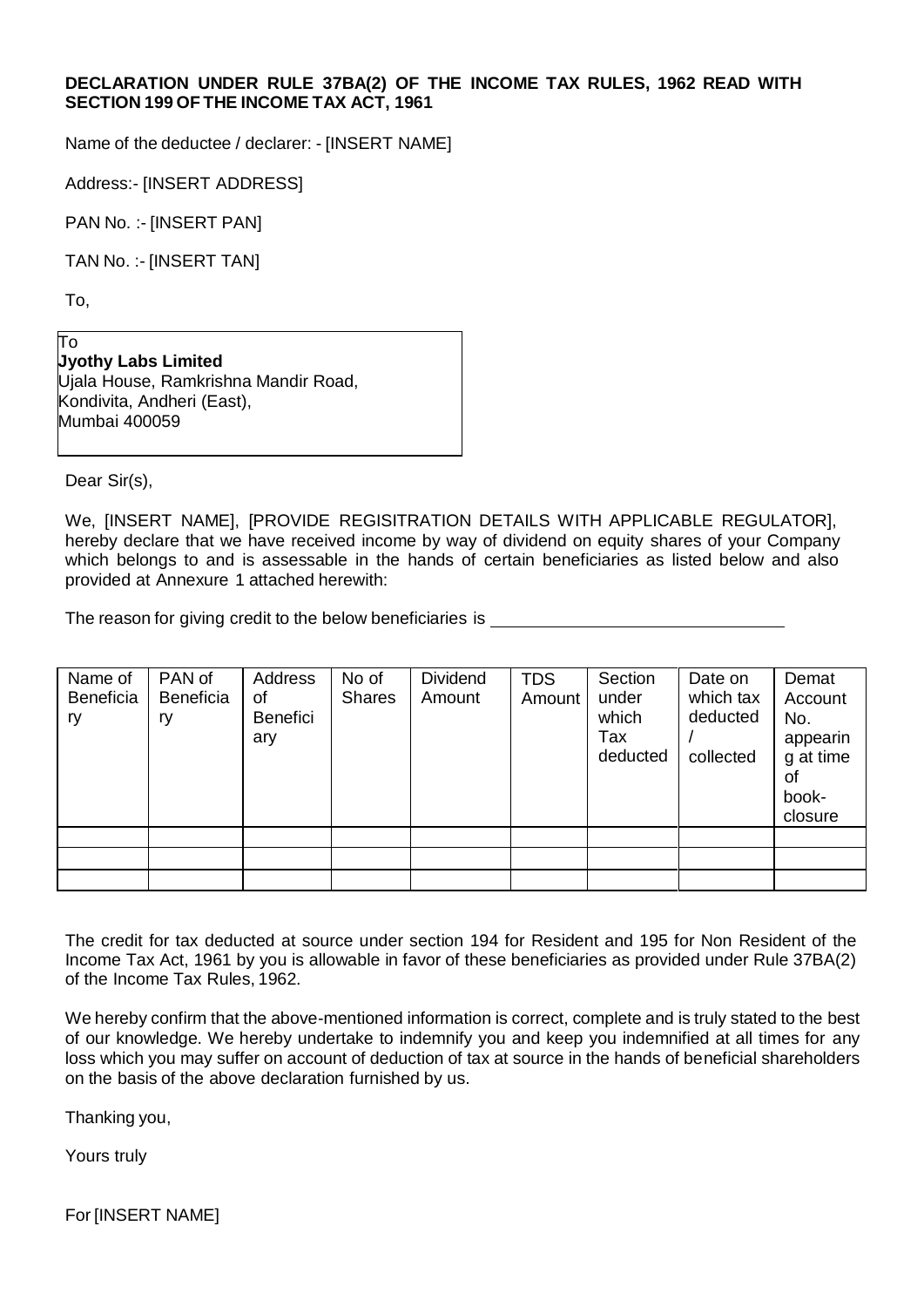Authorized Signatory [Please provide copy of identify proof of the signing authority duly attested by a Director/ Company Secretary / CFO]

Encl: Annexure 1

CC:- ENTER DETAILS OF YOUR ASSESSING OFFICER AND MARK A COPY OF THE AFORESAID LETTER TO THEM AS WELL